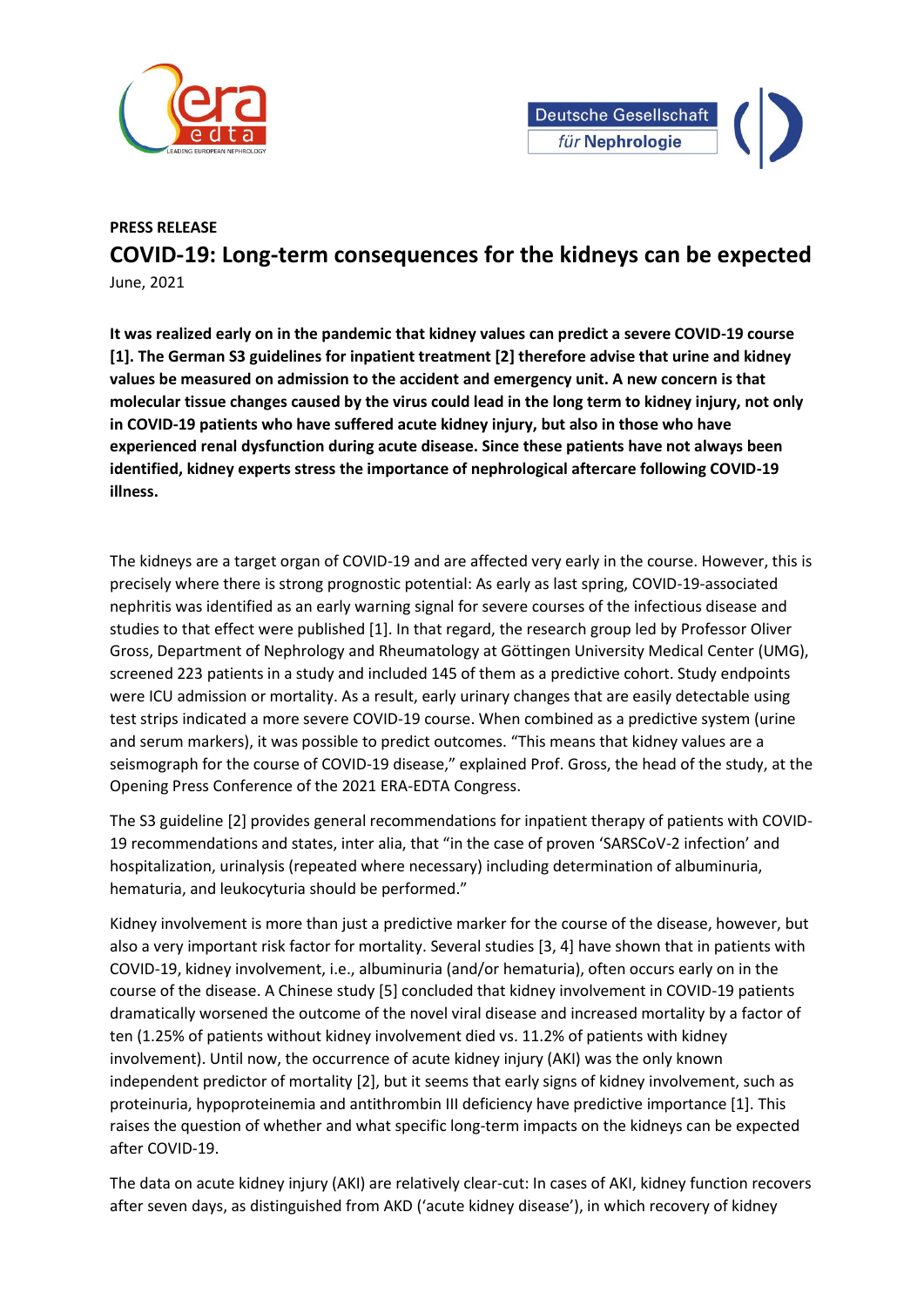

function takes longer, namely up to 90 days. However, there are also many patients in whom kidney function does not recover at all, but gradually deteriorates over the further course of disease, i.e., who develop chronic kidney disease. Kellum et al. [6] showed that there was no recovery of kidney function in a total of 41.2% of patients with stage 2 and stage 3 AKI. Relapses and long-term restriction of kidney function occurred in as many as 14.7% of those who initially recovered. The same working group also showed that these patients had a significantly worse outcome (mortality, need for dialysis) one year after acquiring the AKI. Similar warning signals about chronic kidney failure after COVID-19 are now reaching us from China [7]: "So we can say that just over half of the patients who acquire an AKI will subsequently develop chronic kidney disease. This rate can also be expected after a COVID-19-associated AKI. It's important to bring those affected into nephrological aftercare so that the loss of kidney function is slowed down or, if possible, stopped by giving adequate therapy," explains Prof. Gross.

But what about patients who have not experienced acute kidney failure, but 'only' some initial renal dysfunction? Here too, the expert advises caution and aftercare: "There are ongoing studies with results still pending, but molecular SARS-CoV-2-associated tissue changes have already been detected in various organs in which viral replication has been detected." In that respect, long-term damage to the affected organs and post-COVID entities can be expected.

The most important conclusion drawn by the expert is that, "The kidney must be at the center of COVID-19 aftercare, in addition to the lungs, the heart and the nervous system. This is all the more important because early treatment can halt the loss of kidney function, and in recent years, especially, some new, effective therapies such as SGLT-2 inhibitors have been launched on the market to meet that need. Nowadays, the need for dialysis can often be delayed for years, even decades, if treatment is rigorously provided from the outset. Given that kidney disease does not produce symptoms until very late, we would like to make people who have had COVID-19 disease aware of the possibility of long-term consequences on the kidneys. It's important that general practitioners check their patients' kidney values (GFR, albuminuria) on a regular basis – similarly to other groups at risk of kidney disease, such as patients with diabetes mellitus and high blood pressure."

[1] Gross O, Moerer O, Weber M et al. COVID-19-associated nephritis: early warning for disease severity and complications? Lancet 2020; 395 (10236): e87-e88

[2] Kluge S, Janssens U, Welte T et al. S3-Leitlinie - Empfehlungen zur stationären Therapie von Patienten mit COVID-19. Date: 17.05.2021. https://www.awmf.org/leitlinien/detail/ll/113-001LG.html

[3] Li Z, Wu M, Guo J et al. Caution on Kidney Dysfunctions of 2019-nCoV Patients. medRxiv preprint doi: https://doi.org/10.1101/2020.02.08.20021212

[4] Cheng Y, Luo R, Wang K, et al. Kidney impairment is associated with in-hospital death of COVID-19 patients. doi: https://doi.org/10.1101/2020.02.18.20023242

[5] Pei G, Zhang Z, Peng J et al. Renal Involvement and Early Prognosis in Patients with COVID-19 Pneumonia. JASN May 2020, ASN.2020030276; DOI: https://doi.org/10.1681/ASN.2020030276

[6] Kellum JA, Sileanu FE, Bihorac A et al. Recovery after Acute Kidney Injury. Am J Respir Crit Care Med 2017; 195 (6): 784-791